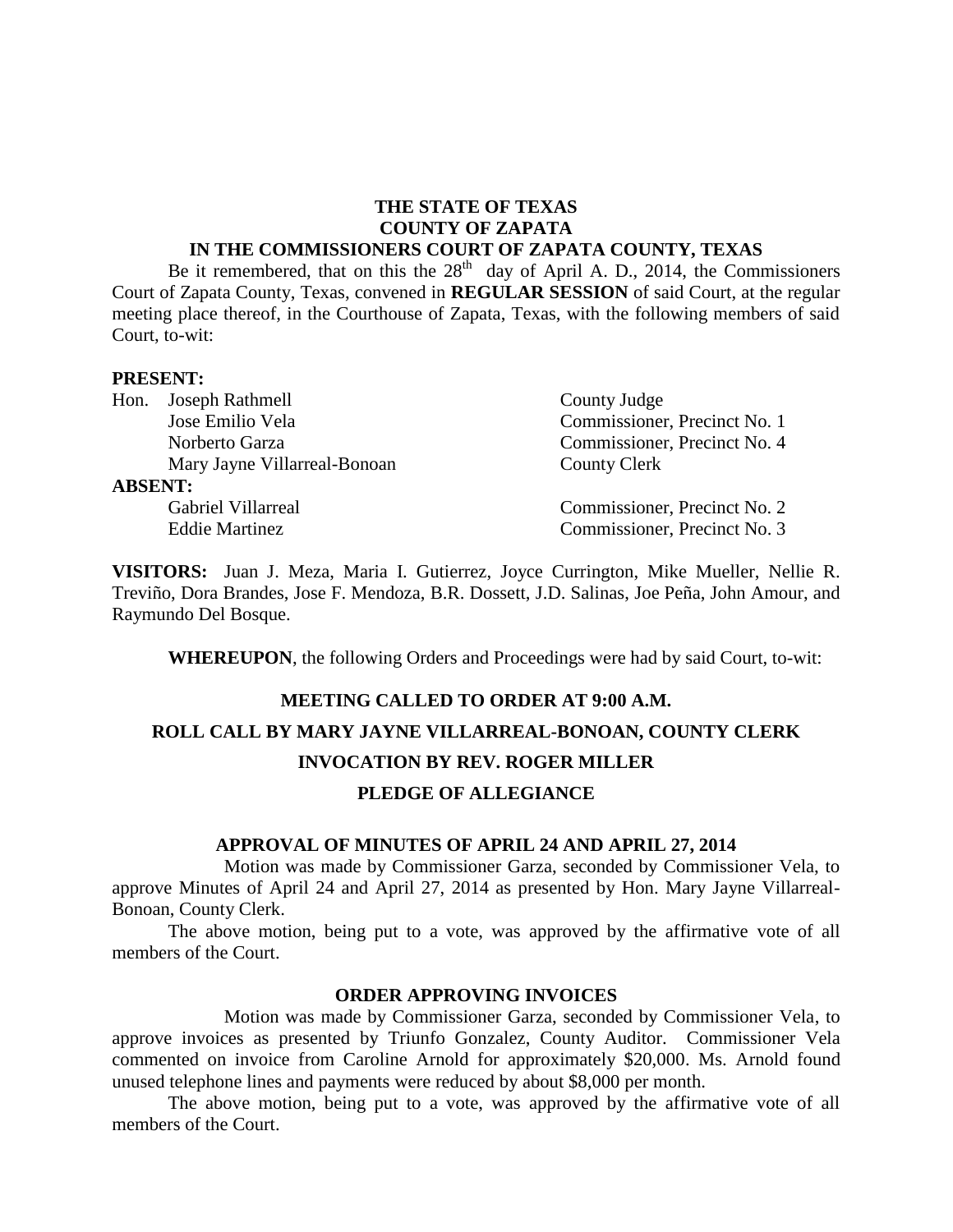# **ORDER APPROVING CHECKS ISSUED**

Motion was made by Commissioner Vela, seconded by Commissioner Garza, to approve checks issued as requested by Hon. Romeo Salinas, County Treasurer.

The above motion, being put to a vote, was approved by the affirmative vote of all members of the Court.

# **ORDER TO APPROVE PAYMENT OF AUTOMATED PAYMENT SYSTEM AT ZAPATA COUNTY OFFICES AND ONLINE PAYMENT WEBSITE**

Motion was made by Commissioner Garza, seconded by Commissioner Vela, to approve proposal by Maroon Payment System to furnish, install and maintain an automated payment system at Zapata County offices and online payment website as requested by J.D. Salinas III, Maroon Payment System.

The above motion, being put to a vote, was approved by the affirmative vote of all members of the Court.

## **ORDER APPROVING PROCLAMATION DECLARING APRIL 27 TO MAY 4, 2014 AS SOIL & WATER STEWARDSHIP WEEK**

Motion was made by Commissioner Garza, seconded by Commissioner Vela, to approve a Proclamation declaring April 27 to May 4, 2014 as Soil and Water Stewardship Week.

The above motion, being put to a vote, was approved by the affirmative vote of all members of the Court.

## **ORDER APPROVING COUNTY TRANSPORATION INFRASTRUCTURE GRANT AGREEMENT BETWEEN TEXAS DEPARTMENT OF TRANSPORTATION AND ZAPATA COUNTY**

Motion was made by Commissioner Garza, and Commissioner Vela, to approve the County Transportation Infrastructure Grant Agreement between Texas Department of Transportation and Zapata County as requested by Hon. Joe Rathmell, County Judge.

The above motion, being put to a vote, was approved by the affirmative vote of all members of the Court.

# **ORDER TO COORDINATE MEETING BETWEEN ZAPATA COUNTY AND LAREDO MEDICAL CENTER**

Motion was made by Commissioner Vela, seconded by Commissioner Garza, to coordinate a meeting between Zapata County and Laredo Medical Center to iron out issues with 24-Hour Health Clinic under Laredo Medical Center due to limited services as requested by Hon. Jose E. Vela, Commissioner, Pct. 1.

The above motion, being put to a vote, was approved by the affirmative vote of all members of the Court.

# **ORDER APPROVING REPAIRS TO FIRE TRUCK**

Motion was made by Commissioner Vela, seconded by Commissioner Garza, to approve repairs to fire truck as requested by Juan J. Meza, Fire Chief.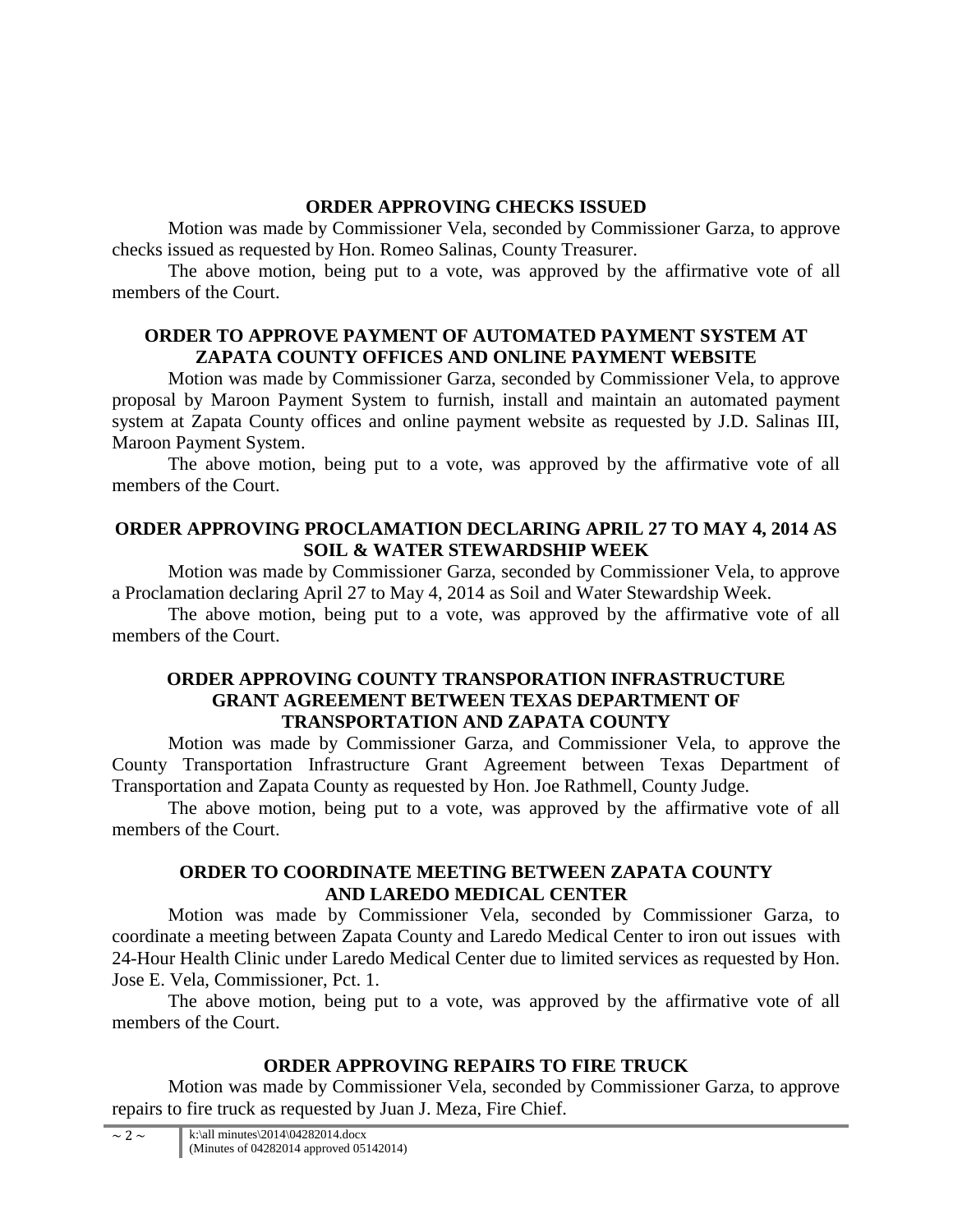The above motion, being put to a vote, was approved by the affirmative vote of all members of the Court.

## **ORDER TO APPROVE TRANSFER IN THE AMOUNT OF \$15,000 FROM LINE-ITEM 67-800-352 TOBACCO FUND TO LINE-ITEM 10-543-460 FIRE DEPARTMENT MEDICATION**

Motion was made by Commissioner Garza, seconded by Commissioner Vela, to approve transfer in the amount of \$15,000.00 from line-item 67-800-352 Tobacco Fund to line-item 10- 543-460 Fire Department Medication as requested by Juan J. Meza, Fire Chief.

The above motion, being put to a vote, was approved by the affirmative vote of all members of the Court.

## **ORDER TO TRANSFER \$15,000 FROM LINE-ITEM 67-800-352 TOBACCO FUND TO LINE-ITEM 10-543-457 FIRE DEPARTMENT REPAIRS & MAINTENANCE**

Motion was made by Commissioner Vela, seconded by Commissioner Garza, to approve transfer in the amount of \$15,000.00 from line-item 67-800-352 Tobacco Fundo to line-item 10- 543-457 Fire Department Repairs & Maintenance as requested by Juan J. Meza, Fire Chief.

The above motion, being put to a vote, was approved by the affirmative vote of all members of the Court.

## **ORDER APPROVING THE FOLLOING LINE-ITEM TRANSFERS**

Motion was made by Commissioner Garza, seconded by Commissioner Vela, to approve the following line-item transfers

|             | <b>DEPARTMENT</b>            | <b>LINE-ITEM</b> | <b>FUND</b>            | <b>AMOUNT</b> |
|-------------|------------------------------|------------------|------------------------|---------------|
| <b>FROM</b> | Non-Department               | 10-409-420       | Telephone              | \$35,200.00   |
| <b>TO</b>   | Non-Department               | 10-409-730       | <b>Consulting Fees</b> | \$35,200.00   |
| <b>FROM</b> | Maintenance<br>Zapata County | 102-410-465      | Roof Repair            | \$25,000.00   |
|             | Tax Series                   |                  |                        |               |
| TO          | Non-Department               | 10-410-456       | County                 | \$25,000.00   |
|             |                              |                  | Property/Repairs       |               |

as requested by Triunfo Gonzalez, County Auditor.

The above motion, being put to a vote, was approved by the affirmative vote of all members of the Court.

Motion was made by Commissioner Garza, seconded by Commissioner Vela, to approve the following line-item transfers

|             | DEPARTMENT                     | LINE ITEM  | <b>FUND</b>             | AMOUNT   |
|-------------|--------------------------------|------------|-------------------------|----------|
| <b>FROM</b> | Judge's Office                 | 10-400-431 | <b>Postage</b>          | \$200.65 |
| TO T        | <b>Postage Express Freight</b> | 10-409-311 | Postage Express Freight | \$200.65 |
| <b>FROM</b> | County Clerk                   | 10-403-311 | Postage                 | \$650.40 |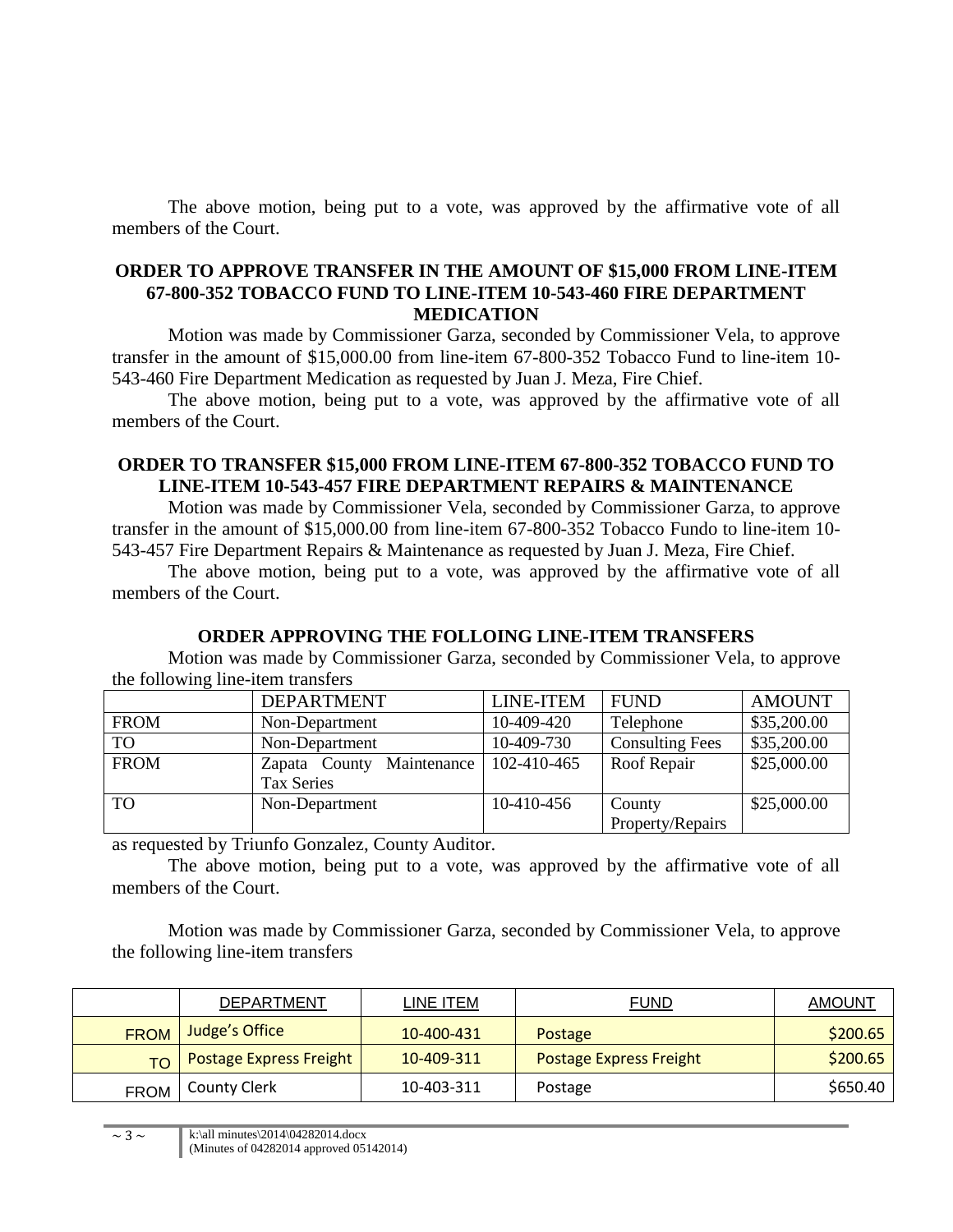| <b>TO</b>   | Postage Express Freight        | 10-409-311 | Postage Express Freight        | \$650.40 |
|-------------|--------------------------------|------------|--------------------------------|----------|
| <b>FROM</b> | <b>District Clerk</b>          | 10-450-311 | Postage                        | \$169.79 |
| <b>TO</b>   | Postage Express Freight        | 10-409-311 | <b>Postage Express Freight</b> | \$169.79 |
| <b>FROM</b> | J.P's                          | 10-455-314 | Postage                        | \$33.35  |
| TO          | Postage Express Freight        | 10-409-311 | Postage Express Freight        | \$33.35  |
| <b>FROM</b> | <b>Auditor</b>                 | 10-495-311 | Postage                        | \$172.74 |
| <b>TO</b>   | <b>Postage Express Freight</b> | 10-409-311 | <b>Postage Express Freight</b> | \$172.74 |
| <b>FROM</b> | Sheriff's Office               | 10-560-311 | Postage                        | \$103.13 |
| <b>TO</b>   | Postage Express Freight        | 10-409-311 | Postage Express Freight        | \$103.13 |
| <b>FROM</b> | <b>Code Enforcement</b>        | 10-596-311 | Postage                        | \$116.71 |
| <b>TO</b>   | Postage Express Freight        | 10-409-311 | Postage Express Freight        | \$116.71 |

as requested by Triunfo Gonzalez, County Auditor.

The above motion, being put to a vote, was approved by the affirmative vote of all members of the Court.

## **ORDER TO APPROVE RESOLUTION APPROVING COUNTY TRANSPORTATION INFRASTRUCTURE FUND GRANT PROGRAM AGREEMENT DESIGNATING AUTHORIZED REPRESENTATIVE AND MAKING SPECIFIC FINDINGS**

Motion was made by Commissioner Garza, seconded by Commissioner Vela, to approve the County Transportation Infrastructure Fund Grant Program Agreement designating authorized representative and making specific findings required by the Texas Department of Transportation as requested by Hon. Joe Rathmell, County Judge.

The above motion, being put to a vote, was approved by the affirmative vote of all members of the Court.

## **NO ACTION WAS TAKEN ON THE FOLLOWING REQUEST BY TRIUNFO GONZALEZ, ZAPATA COUNTY AUDITOR**

22/29. Consultation with attorney and possible action regarding the review of Zapata County College Transportation Program financial audit as requested by Triunfo Gonzalez, Zapata County Auditor. (Executive Session is requested pursuant to Texas Government Code Title 5, Sub Chapter D, Section 551.071, and Consultation with Attorney.)

## **ADJOURN**

Motion to adjourn was made by Commissioner Garza, seconded by Commissioner Vela, and being put to a vote, was approved by the affirmative vote of all members of the Court.